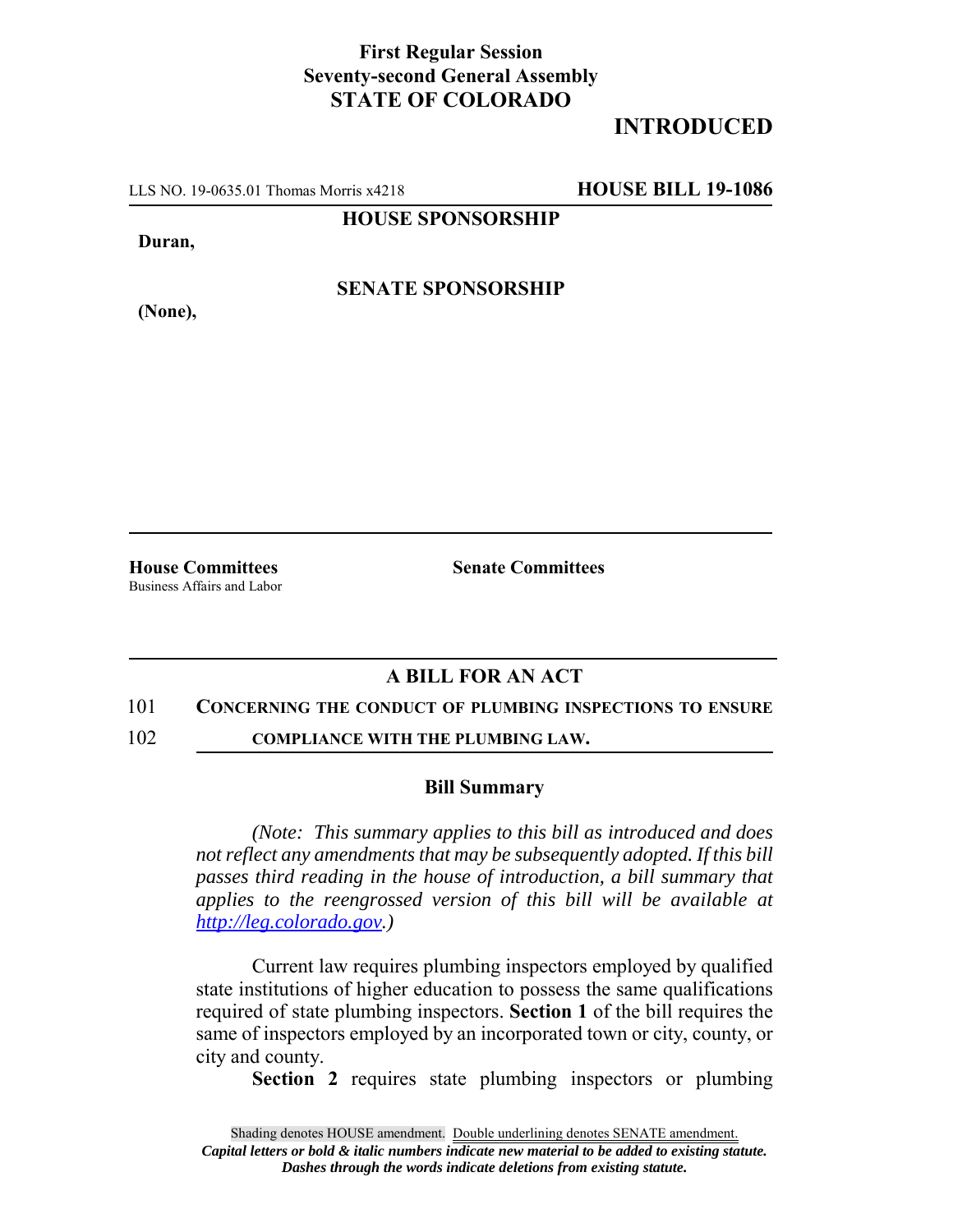inspectors employed by the state, an incorporated town or city, county, city and county, or qualified state institution of higher education (entity) to conduct a contemporaneous review of each plumbing project inspected to ensure compliance with the plumbing law, including specifically licensure and apprentice requirements. However, each entity need not perform a contemporaneous review for each inspection of a project. Each entity shall develop standard procedures to advise inspectors on how to conduct a contemporaneous review. Each entity must post its standard procedures on its public website and provide the director of the division of professions and occupations within the department of regulatory agencies with a link to the web page on which the standard procedures have been posted.

| $\mathbf{1}$   | Be it enacted by the General Assembly of the State of Colorado:          |
|----------------|--------------------------------------------------------------------------|
| $\overline{2}$ | SECTION 1. In Colorado Revised Statutes, 12-58-114.2, amend              |
| 3              | $(4)(a)$ ; and <b>repeal</b> $(4)(b)$ as follows:                        |
| $\overline{4}$ | 12-58-114.2. Plumbing inspectors - qualifications. $(4)$ $(a)$ A         |
| 5              | plumbing inspectors INSPECTOR performing inspections who are IS          |
| 6              | employed by a qualified state institution of higher education, shall     |
| 7              | INCORPORATED TOWN OR CITY, COUNTY, OR CITY AND COUNTY MUST:              |
| 8              | (I) Be certified as A commercial plumbing inspectors INSPECTOR           |
| 9              | by a nationally recognized model code organization and MUST possess a    |
| 10             | valid journeyman or master plumber license issued by the state;          |
| 11             | (II) In addition, such plumbing inspectors shall Possess the same        |
| 12             | qualifications required of state plumbing inspectors under this article, |
| 13             | ARTICLE 58;                                                              |
| 14             | (III) shall Be registered with the board prior to the assumption of      |
| 15             | their duties, BEFORE BEGINNING INSPECTIONS;                              |
| 16             | (IV) shall Not inspect any plumbing work in which the inspector          |
| 17             | has any financial or other personal interest; and shall                  |
| 18             | (V) Not be engaged in the plumbing business by contracting,              |
| 19             | supplying material, or performing plumbing work; as defined in this      |
|                |                                                                          |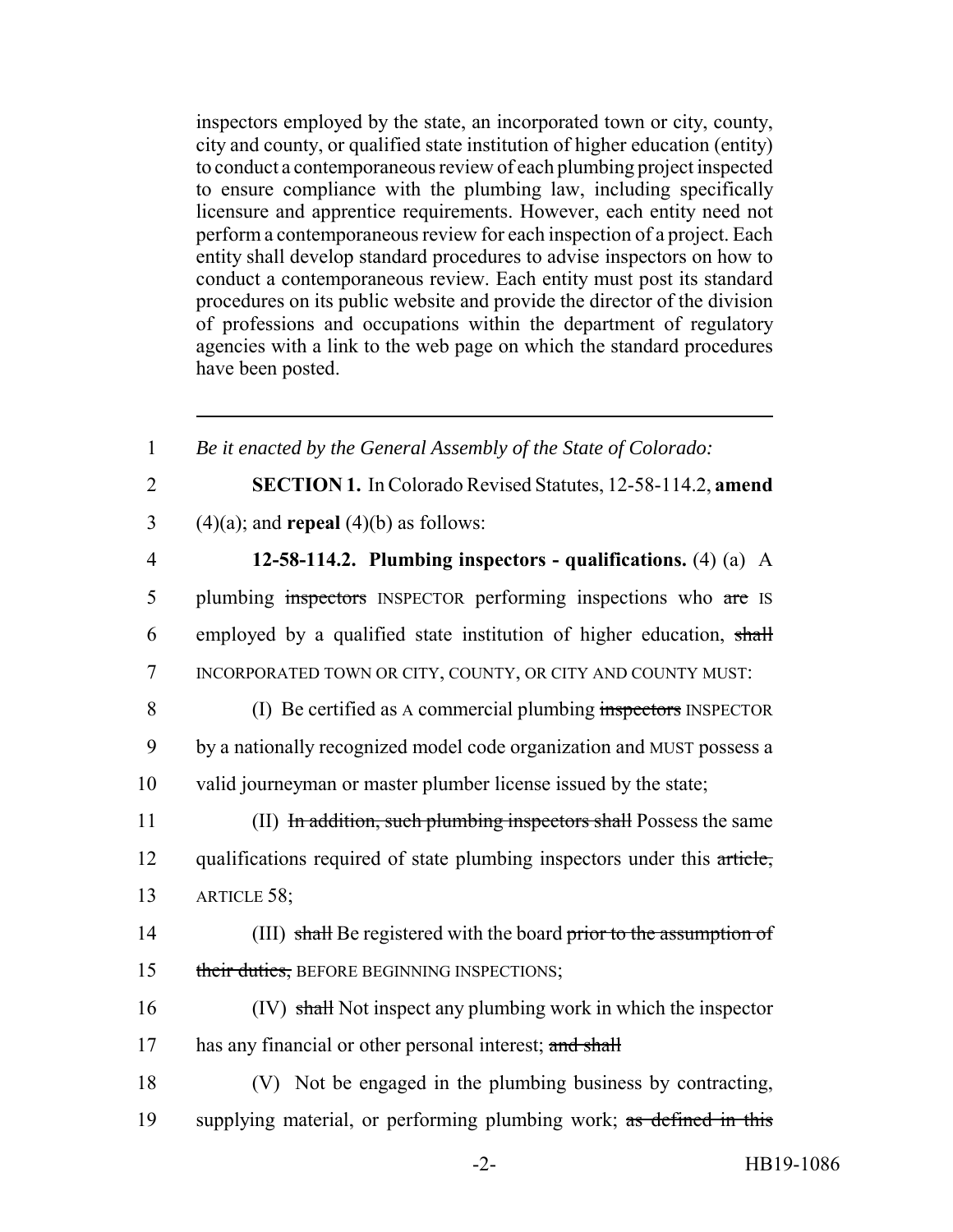1 article. In addition, any such plumbing inspector AND

2 (VI) IF inspecting a medical gas installation, shall hold the national inspection certification ASSE 6020 or recognized equivalent.

 (b) As part of their duties, plumbing inspectors performing inspections who are employed by a qualified state institution of higher education have the authority to verify the plumbing licenses or apprenticeship registration cards issued by the state for those people performing the plumbing work on a project.

 **SECTION 2.** In Colorado Revised Statutes, 12-58-114.5, **add**  $10 \quad (10)$  as follows:

 **12-58-114.5. Inspection - application - standards.** (10) (a) AN INSPECTOR PERFORMING AN INSPECTION FOR THE STATE, AN 13 INCORPORATED TOWN OR CITY, COUNTY, CITY AND COUNTY, OR QUALIFIED 14 STATE INSTITUTION OF HIGHER EDUCATION, REFERRED TO IN THIS SUBSECTION (10) AS AN "INSPECTING ENTITY", SHALL VERIFY COMPLIANCE WITH THIS ARTICLE 58.

 (b) (I) INSPECTIONS PERFORMED BY AN INSPECTING ENTITY MUST 18 INCLUDE, FOR EACH PROJECT, A CONTEMPORANEOUS REVIEW TO ENSURE COMPLIANCE WITH SECTIONS 12-58-105 AND 12-58-117. A CONTEMPORANEOUS REVIEW MAY INCLUDE A FULL OR PARTIAL REVIEW OF THE PLUMBERS AND APPRENTICES WORKING AT A JOB SITE BEING INSPECTED.

**(II) TO ENSURE THAT ENFORCEMENT IS CONSISTENT, TIMELY, AND**  EFFICIENT, EACH INSPECTING ENTITY EMPLOYING INSPECTORS SHALL DEVELOP STANDARD PROCEDURES TO ADVISE ITS INSPECTORS ON HOW TO CONDUCT A CONTEMPORANEOUS REVIEW. AN INSPECTING ENTITY'S STANDARD PROCEDURES NEED NOT REQUIRE A CONTEMPORANEOUS